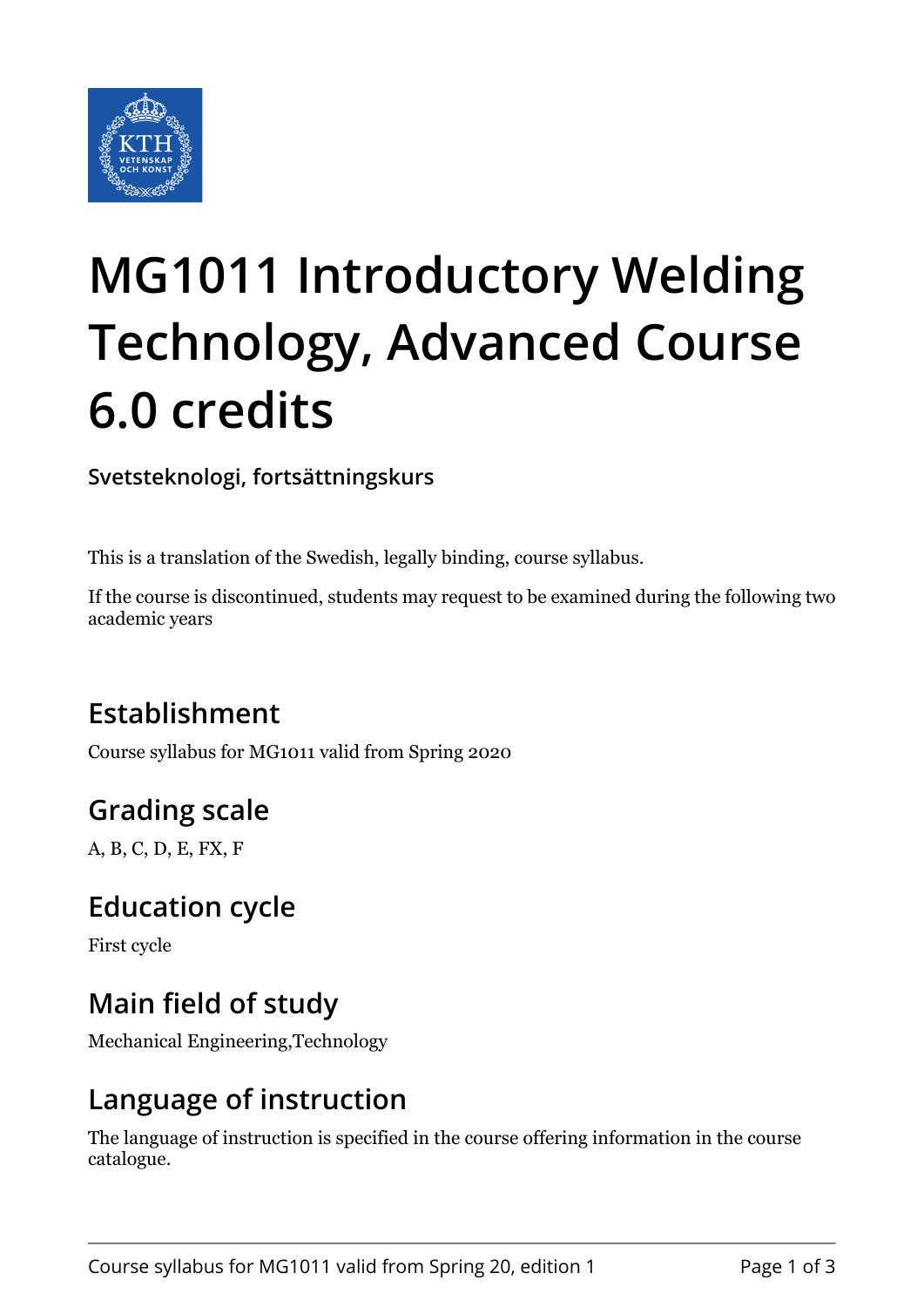## **Intended learning outcomes**

After completing the course with a passing grade the student should be able to:

- explain materials technology applied to welded constructions and structural members
- account for welding of stainless steels and light metals
- describe common automation and mechanisation solutions in welding
- describe common welding defects and their root causes
- account for post processing methods/property improving methods for welded joints, as well as quality of joints
- computationally assess appropriate choice of material
- describe the application of fracture mechanics to welded designs, and analyse the defect tolerance of a casualty critical design

#### **Course contents**

Continuation of welding technology and material issues. Wide coverage, with the problems of welding technology in main focus (welding technology is an interdisciplinary subject). A certain focus is put on the sections about weldability and welding methods for different steels, but aluminium is also discussed. Strength in welded joints are further studied regarding fatigue and critical crack dimensions. Welding lab exercises

# **Disposition**

The course is given full-time 2 days/week, on average every second week during 2 months. The course is partly a distance learning course, which implies that quite a lot homework is required. The course has high attendance requirements. The education is given in Swedish. Lab exercises in welding.

# **Specific prerequisites**

General entry requirements and a minimum of 120 credits in technology.

# **Course literature**

Svetsningens materialteknologi, all litteratur i svets ak, samt en del nytt som utdelas på lektionerna.

## **Examination**

- DEL1 Participation, credits, grading scale: P, F
- HEM1 Home assignments, 1.0 credits, grading scale: P, F
- LAB2 Laboratory work, 0.5 credits, grading scale: P, F